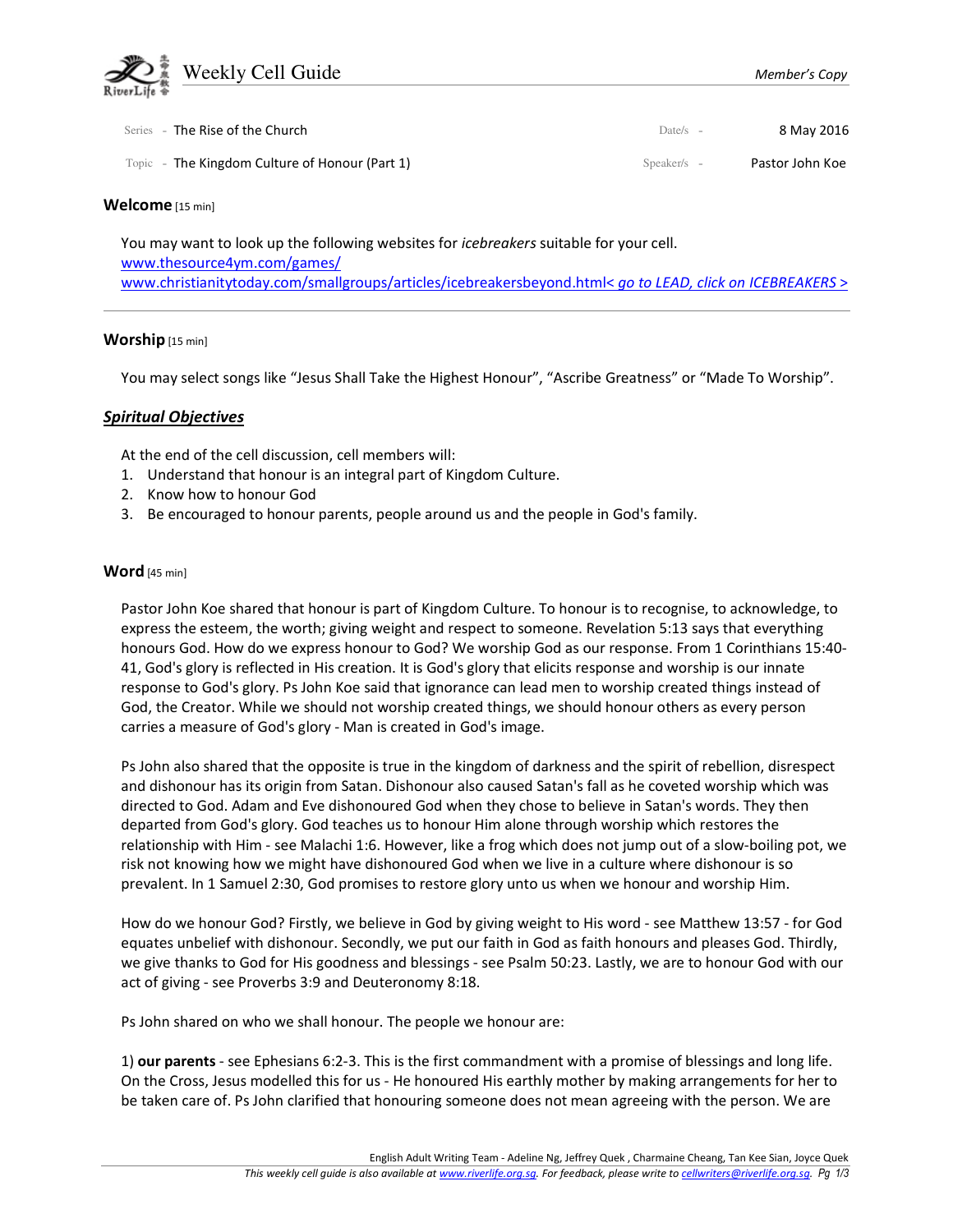

not to be quick to revile others we do not agree with. We are to identify God's glory in that person, giving honour when honour is due.

2) all people, especially those in authority - see 1 Peter 2:17. We are to see people through God's eyes and regard no one from a worldly point of view - see 2 Corinthians 5:16. Ps John mentioned that for revival culture to set in the House of God, we must honour people for who they are. Dishonour defiles. Hebrews 13:17 also teaches us to honour the leaders in the church. The Bible tells of Paul choosing to honour the corrupt high priest Ananias (Acts 23:1-5) and of David repenting of his cutting of the deranged King Saul's clothes as he recognised that this dishonoured God's anointed (1 Samuel 24).

3) the people in God's family - see 1 Corinthians 12:23-28. Ps John exhorted us to build up and affirm one another, recognising that every gifting is placed there by God. We should prevent discord in the family. Honour is likened as the lifeblood that carries the life of God to flow from one member to another member in the Body of Christ. Dishonour can seriously wound the body of Christ. When there is disagreement, we must pray and pray, learning to see God's glory in one another through respect and honour.

Let us follow Romans 12:10 and honour one another above ourselves, and give Jesus the highest honour!

# Discussion Questions

- 1. Honour is essential in the culture of God's Kingdom. To honour is to acknowledge, to express the esteem, the worth; giving weight and respect to someone. How can we honour God? [5 min]
- 2. Thanksgiving is one way that we can honour God. Share what are the ways God has blessed you. [10 min]
- 3. Pastor John Koe mentioned that dishonor is quite prevalent in our culture today. Share an example from one of the following areas where you can honour God more: [15 min]
	- a. in your personal relationship with God
	- b. in your marriage / dating relationship
	- c. in your family (with spouse and children)
	- d. with your parents and siblings
	- e. with those at work or marketplace
	- f. with those in church or ministry
- 4. Share one or two practical ways that Cell members can do to show honour to one another in the cell community. [10 min]